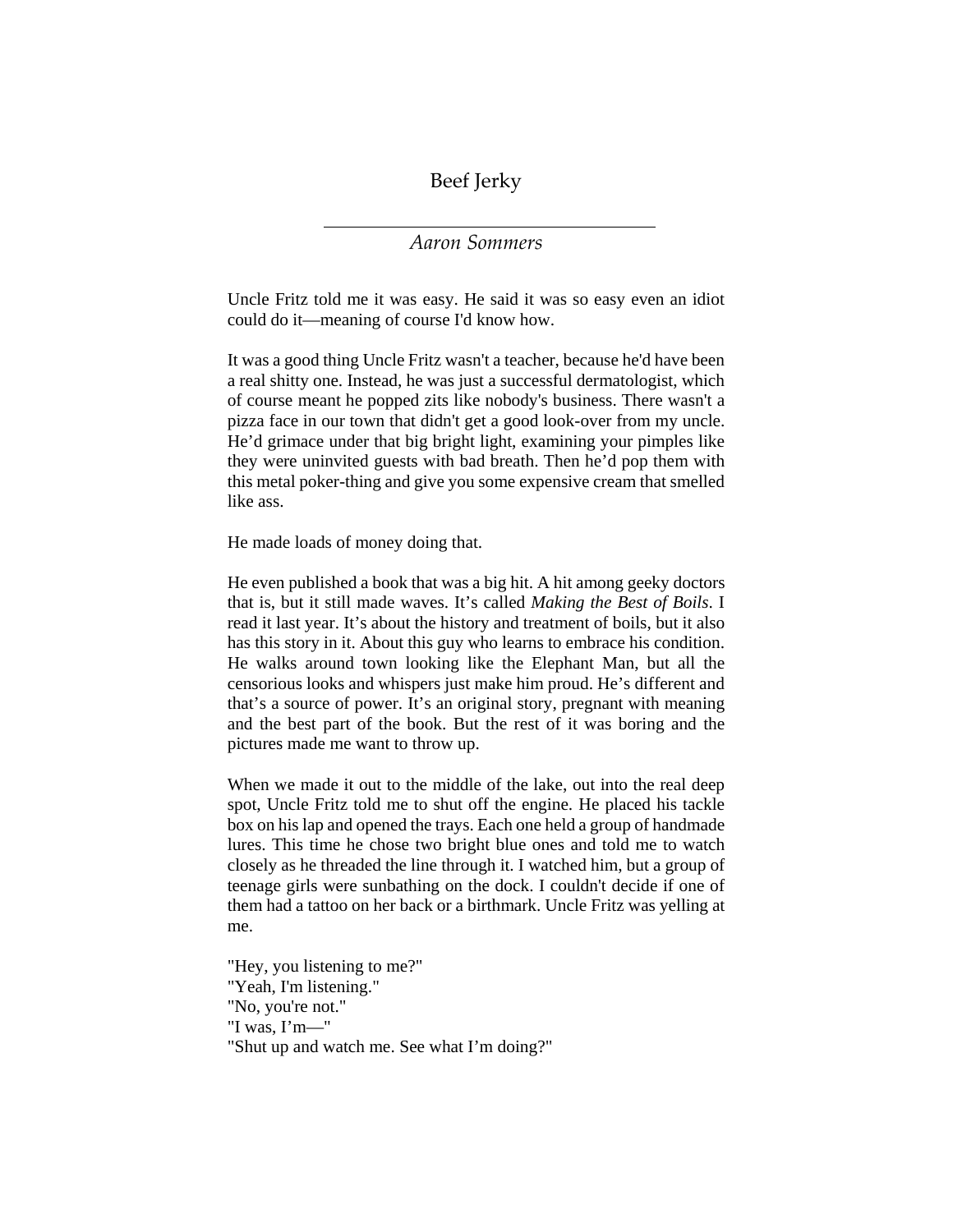"Please don't tell me to shut up, Uncle Fritz." "I didn't say shut up. I said shup. Now watch closely."

By the time the lures were threaded and the sinkers were submerged in the perfect spot, my stomach growled audibly. He woke me before five that morning, and refused to make breakfast, because he said hunger is the best motivator. I eyed the cooler for the first hour or so we were trolling, when we sat in awkward silence. All he had to do was open it and hand me something to nosh on. But we couldn't move. Oh, no. It would scare the fish away, he reasoned. Wait a few minutes, and then we'll have a snack. A few minutes turned into two hours and being hungry just makes being miserable much worse.

I prayed for rain, because I knew he wore a toupee and when it rained it stained it, or ruined it or something and then we'd have to go home. But it never rained. And the fish never came.

A few minutes later he leaned over to his cooler, snapped it open and pulled out a couple pieces of beef jerky. He started talking about them, about the history of them and all sorts of other bullshit I didn't care about. He waved them around while he expounded. Did I know they're space food? Astronauts appreciate the fact they are lightweight and high in nutrition. He said the word "jerky" is actually a corruption of a Spanish term for "burnt meat." I started thinking how funny it was we recognize words that are "corrupted" and yet still use them every day, but at that point I was ready to snatch them out of his hands and push him overboard.

He handed me one carefully, like he was giving me a gold bar or something, and advised me to eat slowly. He said any food that has lots of protein has to be eaten slowly in order to get absorbed by the gastrointestinal tract. It sounded like more bullshit to me and I wolfed it down. He looked out towards the dock, at a blonde nymphet who straightened her towel in the breeze.

By mid-afternoon my mouth was dry and my groin was damp. Uncle Fritz looked worse for wear, too. He kept saying that all my talking scared the fish away, but I hadn't said shit since we got in the boat.

Things were looking good for a mutiny on the S.S. Slim Jim.

"You know, Adam." Uncle Fritz surveyed me. "You remind me a little of me."

"Oh?" I said.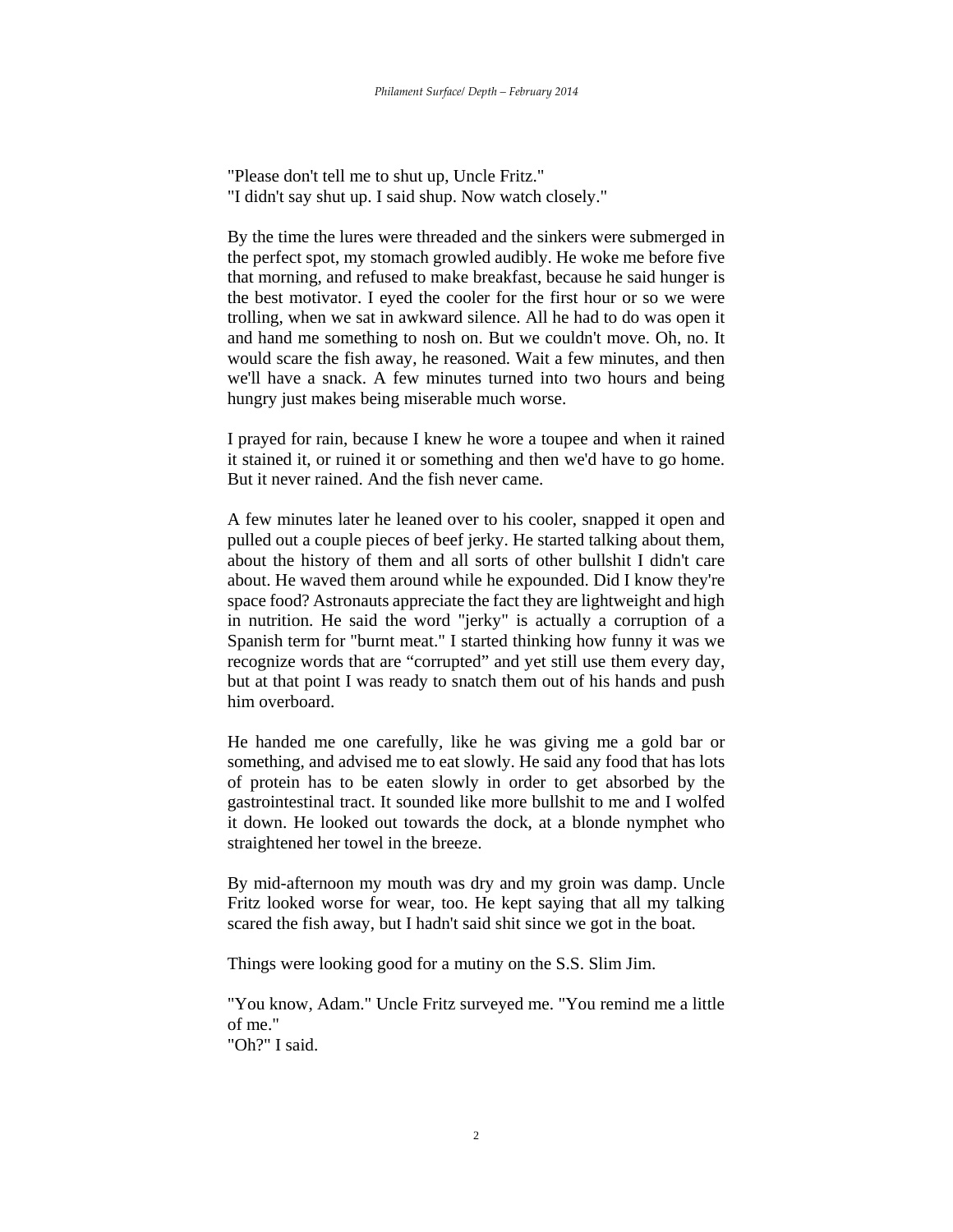"Yeah" he said. "A younger, lazier version of me."

"Thanks, Uncle Fritz, I think."

 He nodded. "It's time you started shaping up." Uncle Fritz stood up and coiled his line in taut. "I *know* you're smoking. Don't even try to deny it."

Silence filled the boat.

"You've been smoking that shit and it's frying your brain. It's making you lazy and fat and stupid."

I adjusted my pole and glanced in the murky water.

"Well?" he said.

"Well what?"

"Are you going to stop?"

"I only smoke every now and then," I shrugged. "It relaxes me."

"Oh," he chortled. "So you need to *re*lax. I see. All that gangster rapping music stresses you out, huh?" Uncle Fritz's face turned red. "You stop smoking that shit, right now, today. Or else, so help me God—"

My pole curved and the reel squeaked.

"You think I'm bluffing?" He raised his voice. "Don't fucking test me, Adam."

He got up in my face, nearly tipping the boat over.

My line became stiff, but when I started he grasped my arm.

"It's just seaweed under the surface." He tightened his grip. "Don't worry about it. Do you understand what I am saying?"

"It's none of your business, really, what I do, it's not your—"

Uncle Fritz sighed and sat back down. He died of an overdose." "What?"

"On my fortieth birthday."

"Who? Griffin?"

"No, my *other* brother." He growled, "Yes, Griffin."

"He died in a car accident. Didn't he? That's what—"

"No." He said. "Wrong again."

"Mom said a drunk driver hit him."

"Drunk driver" he shook his head solemnly. "Jesus—is that what she told you?"

"This week he would've turned sixty. And *you* know I can't talk to my sons—your cousins—about this. You know how lazy and full of excuses they are. God damn moochers," he crumpled up a piece of tin foil and tossed it in the tackle box. "So pardon me if I'm lecturing you, but I want you to listen to me when I say—"

"But pot's different." I testified. "You can't *die* from it, Uncle Fritz." "You're right. Instead you just end up brain dead."

I snorted.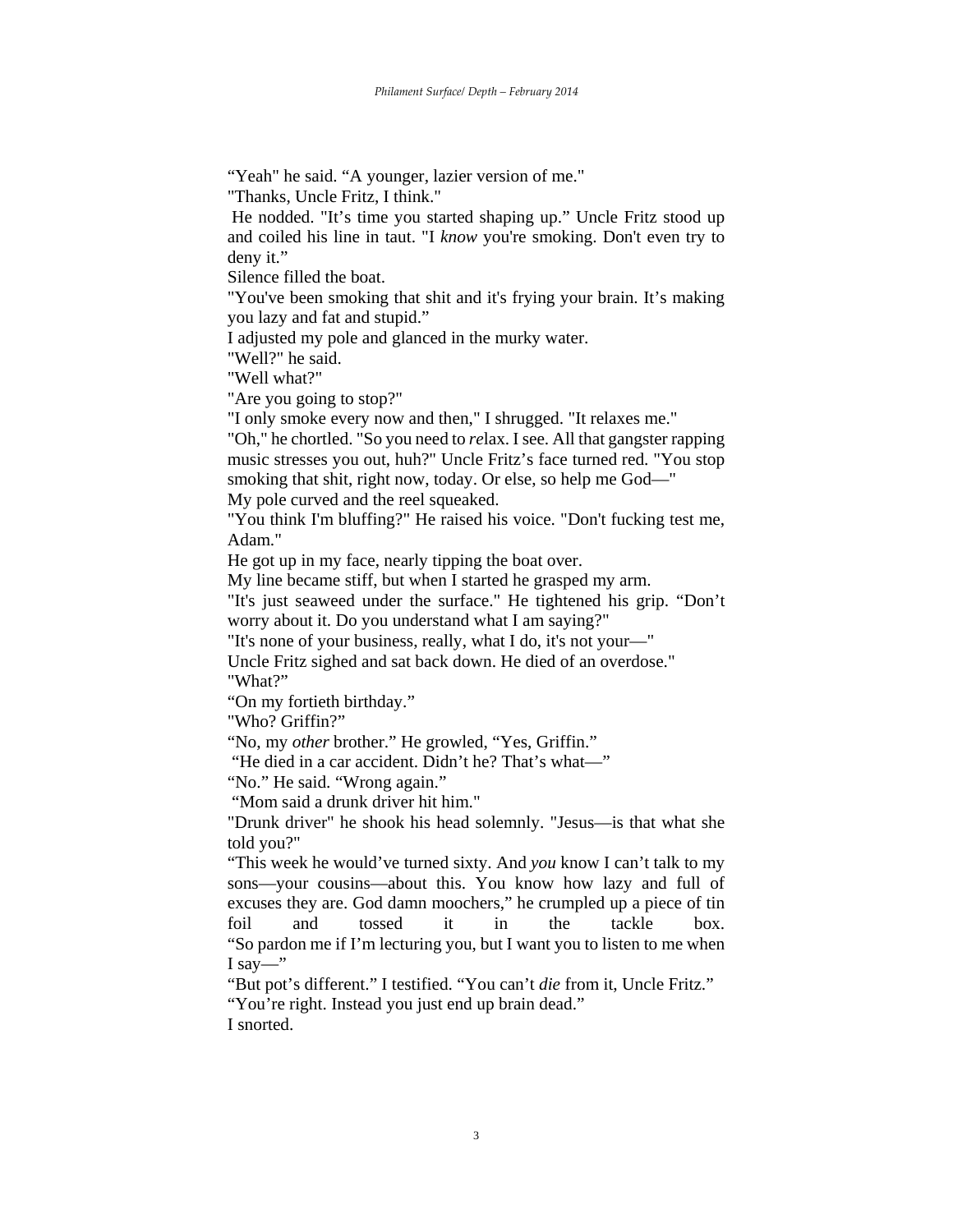"It's true," he said. "You're still breathing, eating, pissing, and shitting, but all the higher level stuff—all the creative and important stuff that's squashed."

Uncle Fritz he examined a scab on his arm with a grimace, "Look, I'm not going to give you a biochemical breakdown of the compounds in marijuana."

"No?" I said. "That's a bummer."

"No. Because it's academic and over your head." He detached a lead sinker from his rod and placed it carefully starboard then belched."You've scared away the fish and ruined my morning."

Damp, deep sweat stains blotted his Polo shirt. He had lots of hair on his arms but none on his freckled legs—making him look older, uglier. I wished I could run away. The top of my feet were bright red, and I wondered if Uncle Fritz would let me have a beer with dinner, like he did last August when I caught two lake trout. This summer had been hazy, neck-burning weather; all I wanted was air-conditioning and a carbonated beverage. But out there, out on the boat with my uncle, wants and wishes shriveled up and died. Uncle Fritz didn't want to hear about your dreams or your desires. He always said I wasted time with those. And in his book, nothing was worse than waste.

It must've have been the preservatives in the meat, or maybe a minor case of heat stroke, but that afternoon I started to realize how the whole of his personality was just the sum of a bunch of contradictions. How we're all in that boat, really. How he was molded by the many convolutions of triumphs and disappointments in his life. The time his older son got caught drunk driving and it was in the local paper. Or the time Uncle Fritz was featured in *The New York Time*when he helped start a new burn unit in Boston. When Benny, his beloved beagle, got leukemia. And how the death of Griffin must have been the grand betrayal for him, convincing him that he was on his own in this world. But even though I started to understand him—perhaps just one side of the Mobius strip that was my uncle—I still didn't like the guy.

"I'm not sure why you even invited me out here." I said. "You don't seem to—"

"I wanted to *try* to talk some sense into you." He sighed. "I think your whole generation is a bunch of whiny blowhards."

"Thanks."

 "It's true. Twittering about what your morning dump looked like. Going on the Facebook and liking the newest bullshit liberal cause. You're neurotic malcontents." He waved his hand dismissively. "All of you."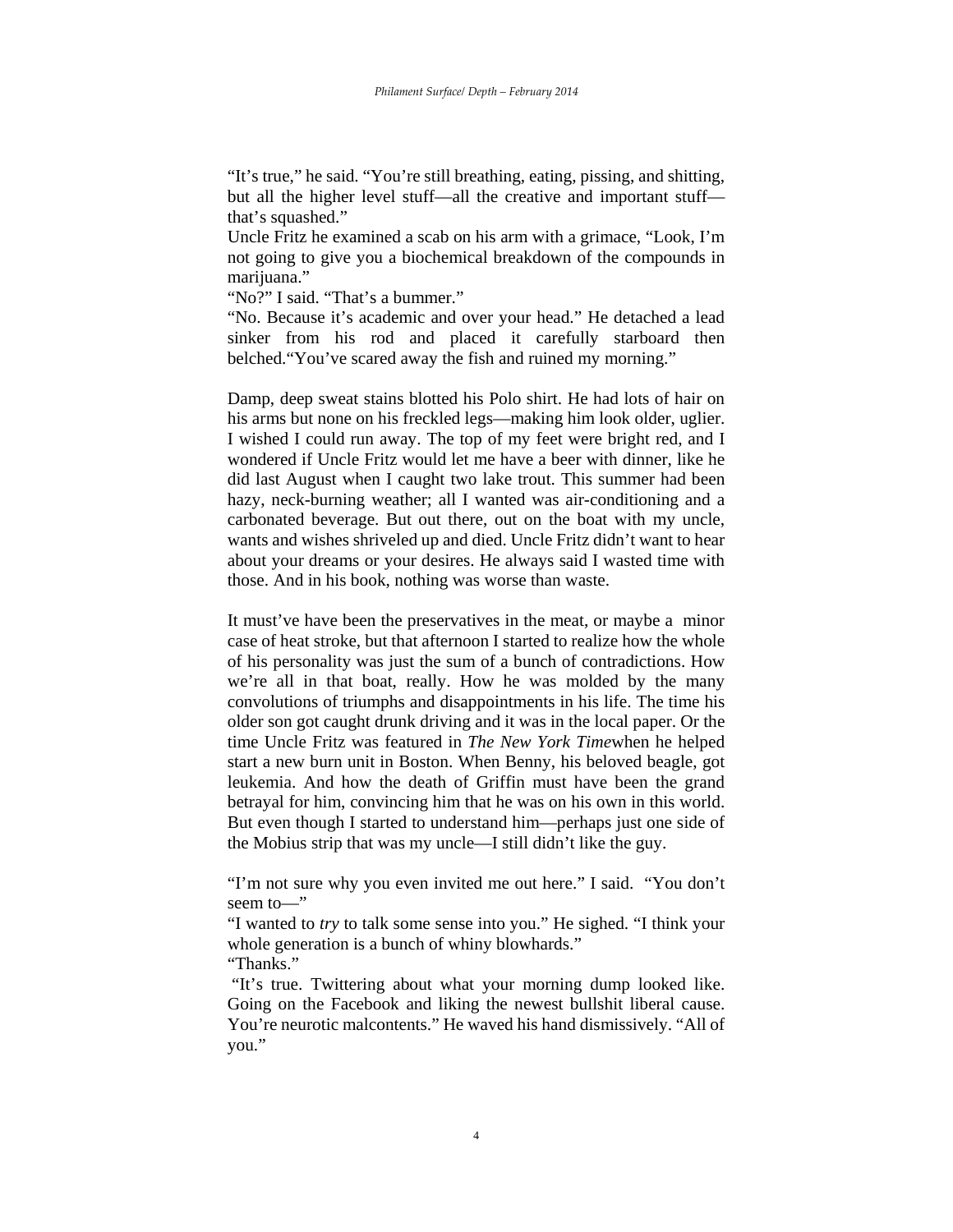"That's nice, Uncle Fritz."

"What the hell do you want from me? You guys criticize *my* generation all the time. Oh, don't look at me that way, Adam. It's true—you do. *We* built the Hoover Dam and destroyed the Nazis. The hell have you guys done lately?"

I shrugged.

"Exactly," he said

"Yeah," I said, "but you guys also gave us global warming and—"

"Oh, fuck global warming," he spat. "We got four feet of snow during a storm last February. What the hell was up with that? Where was the warming when I needed it?"

"Having a bad snowstorm doesn't mean—"

"You're out of you depth, Adam." He testified. "Don't talk science with me."

I started to say something but he cut me off.

"People behave in patterns, Adam. You're too young to see that now, but when you get older it'll all make sense. The longer you do something, the harder it is to try something else. To think differently. "

I looked away from him, over to the girls' legs splayed on their thick towels.

"I want to see you use your brain. Got it?"

I tossed my lure into the box and snatched another piece of burnt meat. It was salty, leathery and delicious. My uncle let out a groan and shook his head. I leaned back and swallowed slowly, loudly. The joint I smoked in the woods earlier that morning gave me a sinister cottonmouth, and by now the cool lake water looked quenching. Uncle Fritz reeled in his line and quickly removed the lure. Dark clouds blotted the sky.

"So," he said. "What did we learn today?"

I shrugged, "I don't know, *ixnay* on the gangster rapping, I guess."

He shook his head and breathed another heavy sigh. The gaggle of girls donned their jean shorts, climbed into a silver Jeep and rolled away; another group of women I'd never meet.

"Let's head back to shore." Uncle Fritz ordered. "The Red Sox are on and I need a beer."

The engine started with a shudder. I leaned the rudder towards the yellow row of cottages and tried to forget what he had told me.

A light rain had started to fall and the mosquitoes were out.